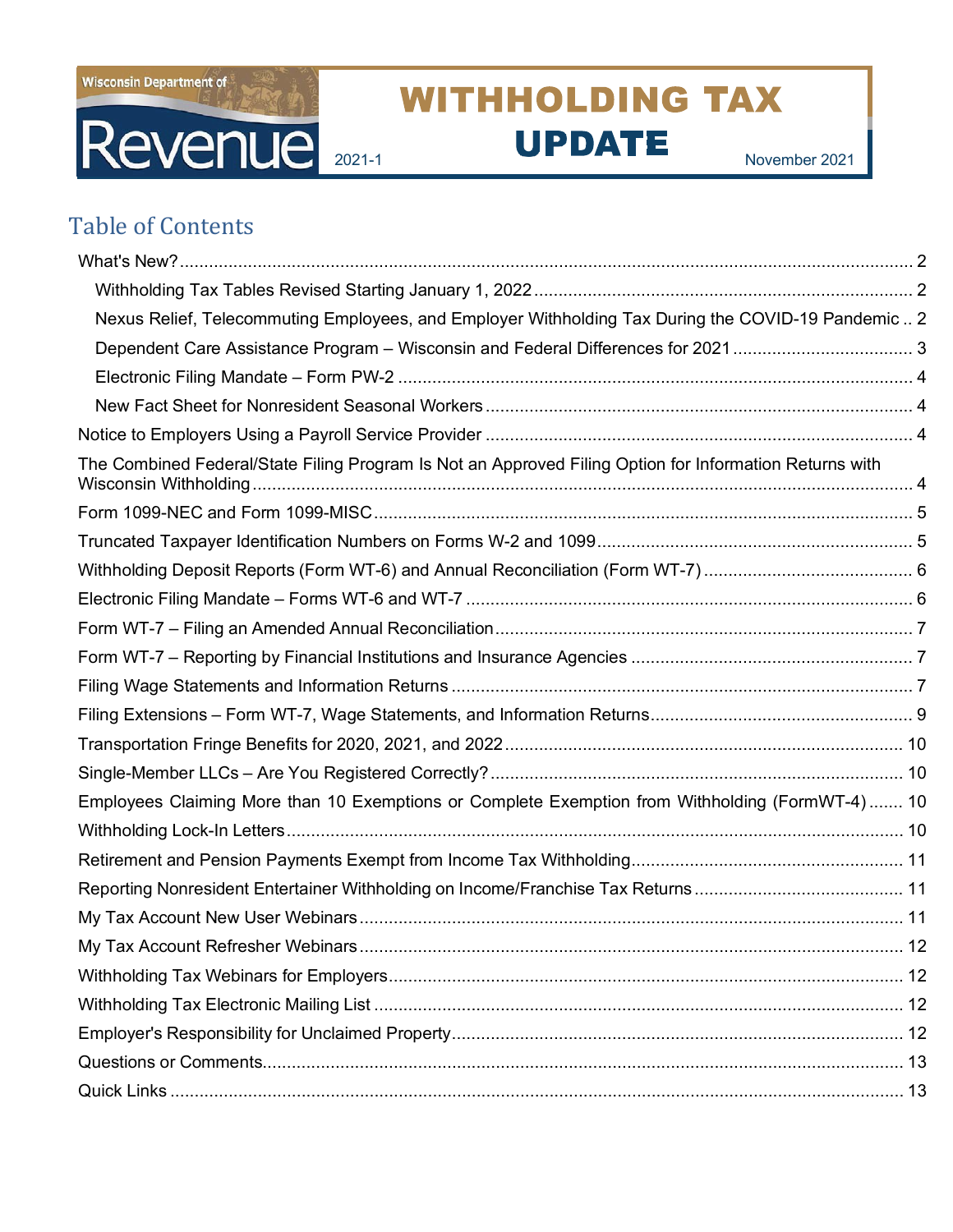# <span id="page-1-0"></span>**What's New?**

# <span id="page-1-1"></span>**Withholding Tax Tables Revised Starting January 1, 2022**

The withholding tables and alternate methods of withholding have been revised. The withholding tables and alternate method are found in Wisconsin [Publication W-166,](https://www.revenue.wi.gov/DOR%20Publications/pb166.pdf) *Withholding Tax Guide Effective for Withholding Periods Beginning On or After January 1, 2022*, and are effective for payroll periods beginning on or after January 1, 2022. Employers are required to implement the revised withholding tables or alternate method no later than January 1, 2022.

**Note:** Prior to January 1, 2022, employers were authorized to use one of two alternate methods of withholding (Method A or Method B) rather than use the withholding tables without receiving any further approval from the department. Alternate "Method B" has been discontinued and removed from Publication W-166. Starting January 1, 2022, employers must get approval from the department to use a method of withholding other than the tables or the alternate method approved in Publication W-166.

### <span id="page-1-2"></span>**Nexus Relief, Telecommuting Employees, and Employer Withholding Tax During the COVID-19 Pandemic**

On March 13, 2020, the President proclaimed a [national emergency](https://www.govinfo.gov/content/pkg/FR-2020-03-18/pdf/2020-05794.pdf) concerning the COVID-19 pandemic. Around the same time, Wisconsin and many other states declared a public health emergency and ordered individuals to stay at home. As a result, many employees are telecommuting from their homes instead of working at their employer's business location. **Note:** The national emergency was [extended](https://www.govinfo.gov/content/pkg/FR-2021-02-26/pdf/2021-04173.pdf) on February 24, 2021.

From March 13, 2020 through December 31, 2021, Wisconsin relaxed its enforcement of nexus provisions on an out-of-state business if its only Wisconsin activity was having an employee working temporarily from the employee's home during this national emergency (COVID-19). This nexus relief applied to out-of-state businesses that would otherwise be required to file Wisconsin sales/use tax, withholding tax, and income/franchise tax returns.

Beginning January 1, 2022, the above nexus relief no longer applies. Previous guidance is replaced and superseded by this article. Previous quidance is in [Wisconsin Tax Bulletin 211](https://www.revenue.wi.gov/WisconsinTaxBulletin/211-11-20-WTB.pdf) and 2020 Wisconsin [Withholding Tax Update](https://www.revenue.wi.gov/withholdingtaxupdate/20-1.pdf) in an article called *Telecommuting Employees and Employer Withholding Tax During the COVID-19 Pandemic*.

For more information about nexus see:

- Income/franchise tax nexus sec. [Tax 2.82,](https://docs.legis.wisconsin.gov/code/admin_code/tax/2/82) Wis. Adm. Code
- Sales/use tax nexus see "Registering for Use Tax" in [Publication 201,](https://www.revenue.wi.gov/DOR%20Publications/pb201.pdf) *Wisconsin Sales and Use Tax Information*, and secs. 77.51 [\(13g\)](https://docs.legis.wisconsin.gov/document/statutes/77.51(13g)), [\(13gm\)](https://docs.legis.wisconsin.gov/document/statutes/77.51(13gm)), and [\(13h\)](https://docs.legis.wisconsin.gov/document/statutes/77.51(13h)), Wis. Stats.

Other than the temporary nexus relief mentioned above, Wisconsin's withholding tax requirements regarding wages paid to an employee have not changed. Additionally, telecommuting employees should continue to report their wages to Wisconsin based on the guidance in *[Wisconsin](https://www.revenue.wi.gov/WisconsinTaxBulletin/171tr.pdf) Tax Bulletin* 171 (April 2011), page 13, article titled *Telecommuting and Mobile Employees*. See examples below.

# Example 1

*Facts:*

• Company A is located in Wisconsin.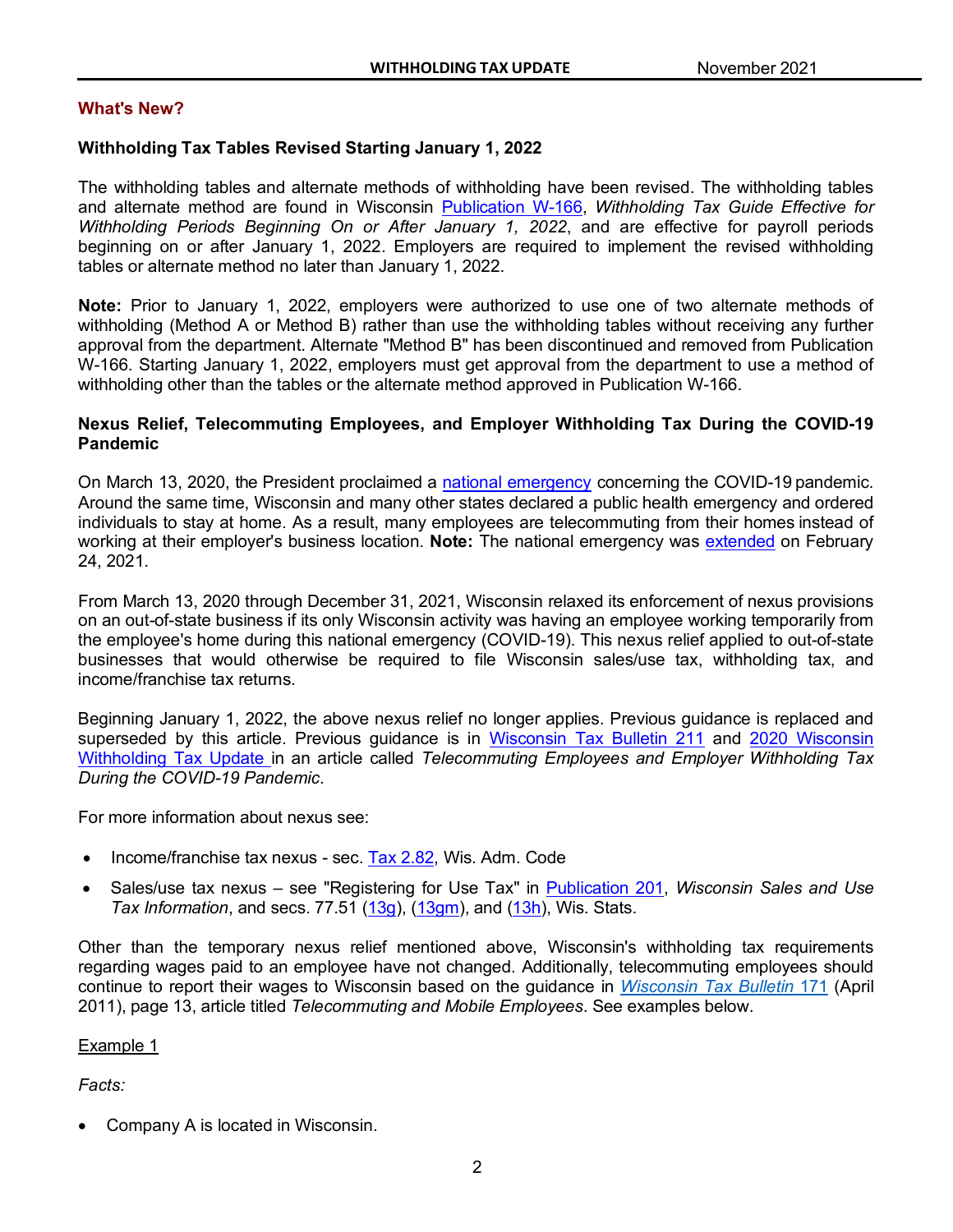- Individual B is a resident of Minnesota and an employee of Company A.
- Prior to March 13, 2020, Individual B commutes daily to work for Company A in Wisconsin.
- From March 13, 2020, through January 31, 2022, Company A allows Individual B to work from home in Minnesota.
- After January 31, 2022, Individual B commutes daily to work for Company A in Wisconsin.

Wages paid to Individual B prior to March 13, 2020, and after January 31, 2022, are subject to Wisconsin income tax because Individual B is physically present in Wisconsin while performing services, and Company A is required to withhold Wisconsin income tax from these wages.

Wages paid to Individual B from March 13, 2020, through January 31, 2022, are not subject to Wisconsin income tax because Individual B is not physically present in Wisconsin while performing services, and Company A is not required to withhold Wisconsin income tax from these wages.

# Example 2

# *Facts:*

- Company D is located in Minnesota.
- Individual E is a resident of Wisconsin and an employee of Company D.
- Prior to March 13, 2020, Individual E commutes daily to work for Company D in Minnesota.
- From March 13, 2020, through January 31, 2022, Company D allows Individual E to work from home in Wisconsin. Individual E's telecommuting creates nexus in Wisconsin, but Company D has no other activities in Wisconsin during this time period.
- After January 31, 2022, Individual E commutes daily to work for Company D in Minnesota.

Wages paid to Individual E prior to March 13, 2020, and after January 31, 2022, are subject to Wisconsin income tax because Individual E is a resident of Wisconsin. Company D is not required to withhold Wisconsin income tax from these wages because of the special withholding [arrangement](https://www.revenue.wi.gov/Pages/TaxPro/2010/news-2010-100120.aspx) between Wisconsin and Minnesota.

Wages paid to Individual E from March 13, 2020, through December 31, 2021, are subject to Wisconsin income tax because Individual E is a resident of Wisconsin. Company D is not required to withhold Wisconsin income tax from these wages because of the nexus relief.

Wages paid to Individual E from January 1, 2022, through January 31, 2022, are subject to Wisconsin income tax because Individual E is a resident of Wisconsin. Company D is required to withhold Wisconsin income tax from these wages because it has nexus in Wisconsin.

# <span id="page-2-0"></span>**Dependent Care Assistance Program – Wisconsin and Federal Differences for 2021**

Wisconsin generally follows the federal treatment of dependent care assistance programs (DCAP) under sec. [129,](https://www.law.cornell.edu/uscode/text/26/129) Internal Revenue Code, and Wisconsin adopted the temporary special rules for health and dependent care flexible spending arrangements created by sec. 214 of Division EE of the Consolidated Appropriations Act, 2021 [\(Public Law 116-260\)](https://www.congress.gov/116/bills/hr133/BILLS-116hr133enr.pdf). However, Wisconsin did not adopt the changes made by sec. 9632 of the American Rescue Plan Act of 2021, [Public Law 117-2.](https://www.congress.gov/117/bills/hr1319/BILLS-117hr1319enr.pdf)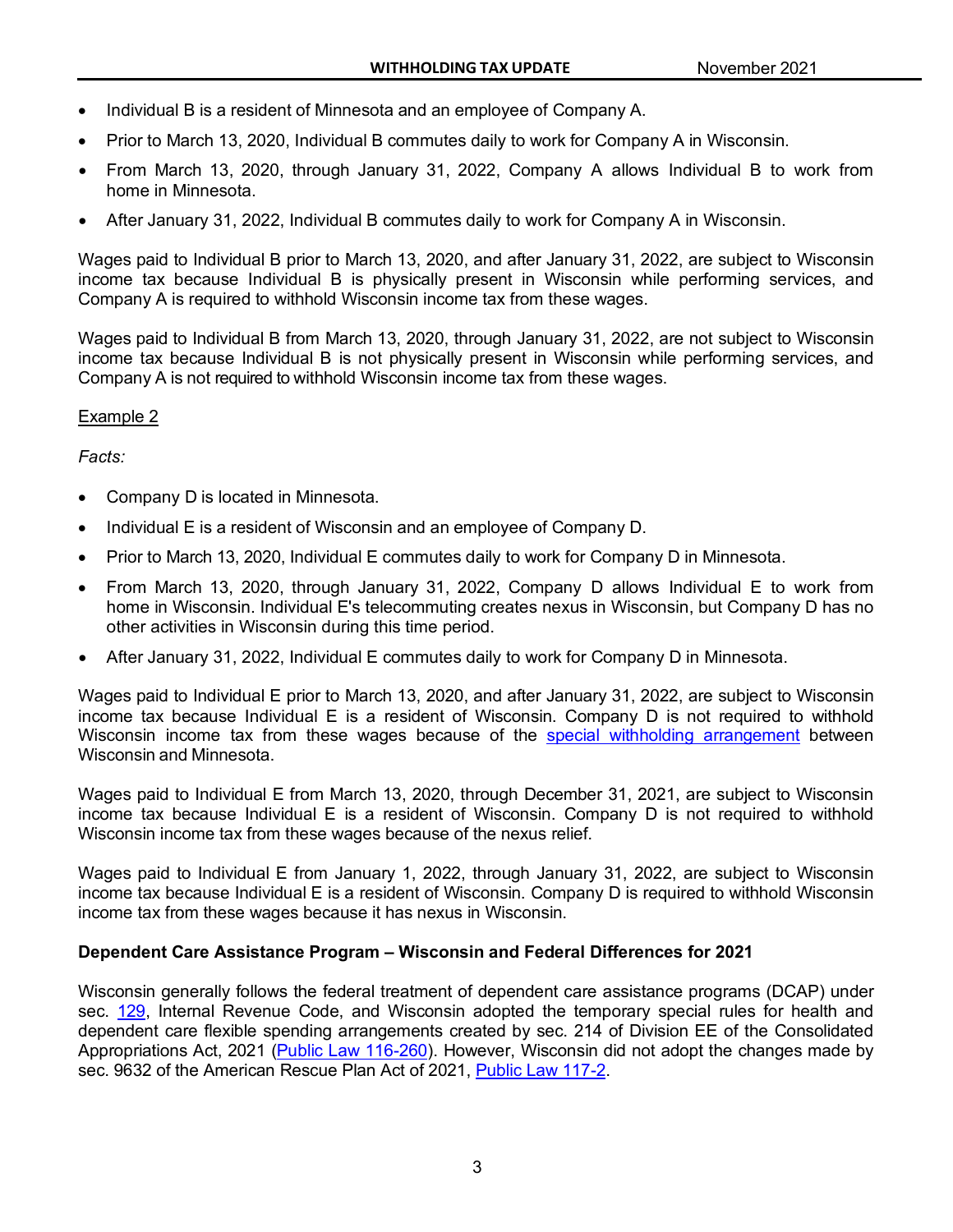For taxable year 2021, sec. 9632 of Public Law 117-2 increased the amount of dependent care benefits that can be excluded from an employee's taxable wages from \$5,000 to \$10,500. In the case of a married individual filing separately, the exclusion was increased from \$2,500 to \$5,250. Since Wisconsin has not adopted this federal provision, an employee's Wisconsin taxable wages (box 16 of Form W-2) may be greater than the employee's federal taxable wages (box 1 of Form W-2).

# <span id="page-3-0"></span>**Electronic Filing Mandate – Form PW-2**

Starting January 1, 2022, all nonresident owners that wish to file a [Form PW-2,](https://www.revenue.wi.gov/Pages/Form/with-home.aspx) *Wisconsin Nonresident Partner, Member, Shareholder, or Beneficiary Pass-Through Withholding Exemption Affidavit*, will be required to file electronically and may not fax or mail Form PW-2, unless a waiver is obtained from the department. The electronic filing option is available through [My Tax Account,](https://tap.revenue.wi.gov/PW2/_/) the department's online filing system.

For more information regarding pass-through withholding and Form PW-2, see the following resources:

- [Pass-Through Entity Withholding Common Questions](https://www.revenue.wi.gov/Pages/FAQS/ise-pass.aspx)
- [Form PW-2 Instructions](https://www.revenue.wi.gov/Pages/Form/with-home.aspx)
- **[Fact Sheet 1117](https://www.revenue.wi.gov/Pages/HTML/FactSheets.aspx)**

# <span id="page-3-1"></span>**New Fact Sheet for Nonresident Seasonal Workers**

A new fact sheet for nonresident seasonal workers has been posted to the department's website. [Fact](https://www.revenue.wi.gov/DOR%20Publications/1123seasonalworkers.pdf)  [Sheet 1123,](https://www.revenue.wi.gov/DOR%20Publications/1123seasonalworkers.pdf) *Nonresident Seasonal Workers – Filing Wisconsin Income Tax Returns*, provides information about Wisconsin income tax filing requirements for nonresident employees who provide seasonal services in Wisconsin.

# <span id="page-3-2"></span>**Notice to Employers Using a Payroll Service Provider**

Employers may use a payroll service provider (PSP) to file withholding tax returns, pay withholding tax, and file wage statements and information returns. Wisconsin requires a PSP to register their software and complete software testing to be approved for e-filing. A list of approved PSPs can be found on the department's website: [Third-Party Software for Withholding e-File Returns.](https://www.revenue.wi.gov/Pages/Withholding/third-party.aspx)

Employers who decide to use a PSP should ensure that the PSP correctly files and pays on their behalf because the employer is liable for any unpaid taxes, fees, penalties, and interest.

Employers can use [My Tax Account](https://tap.revenue.wi.gov/mta/_/) to verify the PSP correctly files and pays on their behalf. My Tax Account is free and provides employers with online access to their filing and payment history.

Employers using a PSP should contact the department immediately when they get a notice for withholding tax. Call us at 608-266-2776 or email [DORWithholdingTax@wisconsin.gov.](mailto:DORWithholdingTax@wisconsin.gov)

# <span id="page-3-3"></span>**The Combined Federal/State Filing Program Is Not an Approved Filing Option for Information Returns with Wisconsin Withholding**

Persons who participate in the combined [federal/state filing program](https://www.irs.gov/taxtopics/tc804) under sec. [Tax 2.04\(7\),](https://docs.legis.wisconsin.gov/code/admin_code/tax/2/04/7) Wis. Adm. Code, are not required to file Forms 1099 with the department because the department receives this information from the Internal Revenue Service.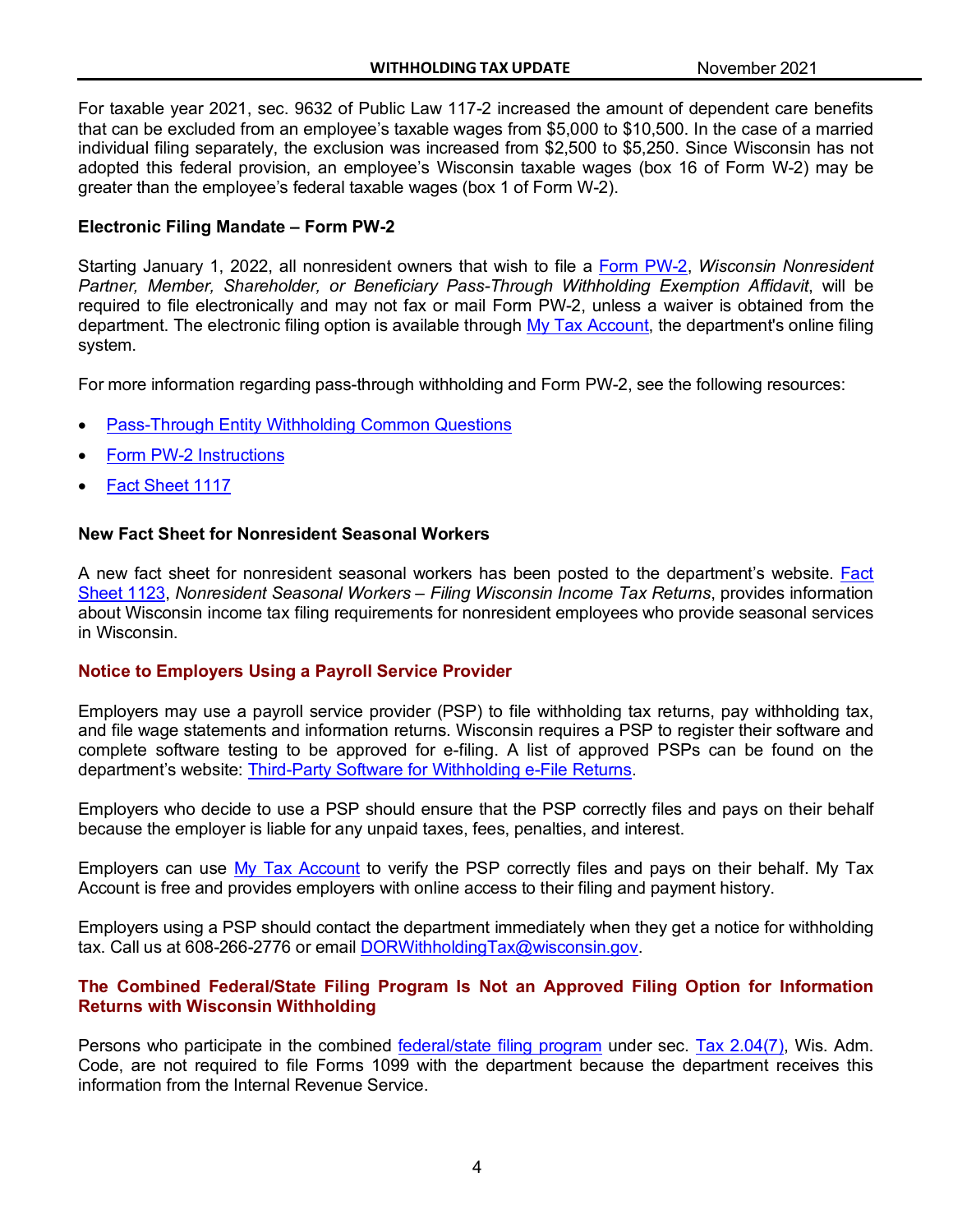**Exception:** When Wisconsin income tax is withheld, the information return (e.g. Form 1099-R) must be filed directly with the department using one of the filing options listed in Section 4 of [Publication 117,](https://www.revenue.wi.gov/DOR%20Publications/pb117.pdf) *Guide to Wisconsin Wage Statements and Information Returns*. The combined federal/state filing program is not an acceptable filing option for information returns with Wisconsin withholding.

#### Example

*Facts:*

- Individual A receives retirement distributions from Company B and Wisconsin income tax is not withheld from these distributions.
- Individual C receives retirement distributions from Company D and Wisconsin income tax is withheld from these distributions.
- B and D are required to report the distributions on Form 1099-R.

Company B has the option to file Form 1099-R through the combined federal/state filing program, but Company D may not file Form 1099-R through the combined federal/state filing program.

#### <span id="page-4-0"></span>**Form 1099-NEC and Form 1099-MISC**

Businesses use Form [1099-NEC](https://www.irs.gov/pub/irs-pdf/f1099nec.pdf) instead of Form [1099-MISC](https://www.irs.gov/pub/irs-pdf/f1099msc.pdf) to report nonemployee compensation. The due date for filing information returns with the department is January 31.

**Caution:** Form 1099-NEC is an information return and subject to Wisconsin's electronic filing mandate under sec. [71.80\(20\),](https://docs.legis.wisconsin.gov/statutes/statutes/71/xii/80/20) Wis. Stats. Taxpayers who file ten or more of any one type of information return (Forms 1099-MISC, 1099-R, W-2G, 1099-NEC, etc.) are required to file electronically and may NOT mail Form 1099-NEC to the department.

For more information about filing information returns such as Form 1099-NEC, see "Filing Wage Statements and Information Returns" later.

# <span id="page-4-1"></span>**Truncated Taxpayer Identification Numbers on Forms W-2 and 1099**

As a safeguard against identity theft, the Internal Revenue Service (IRS) allows payers to truncate a payee's taxpayer identification number (SSN, FEIN, or ITIN) on the copy of Form W-2 or 1099 that the payer gives to the payee. The department follows the IRS treatment.

#### **Caution:**

- Payers may not truncate the *payee's* social security number on any forms filed with the department, IRS, or Social Security Administration.
- Payers may not truncate *their own* identification number on any forms given to the payee or filed with the department, IRS, or Social Security Administration.

For more information:

- *[Wisconsin](https://www.revenue.wi.gov/WisconsinTaxBulletin/201-04-18-WTB.pdf) Tax Bulletin* 201 (April 2018), page 17, article titled *Truncated Payee Social Security Number*
- Federal 2021 General [Instructions](https://www.irs.gov/pub/irs-pdf/i1099gi.pdf) for Certain Information Returns
- Federal [Register,](https://www.govinfo.gov/content/pkg/FR-2019-07-03/pdf/2019-11500.pdf#page%3D1) Vol. 84, No. 128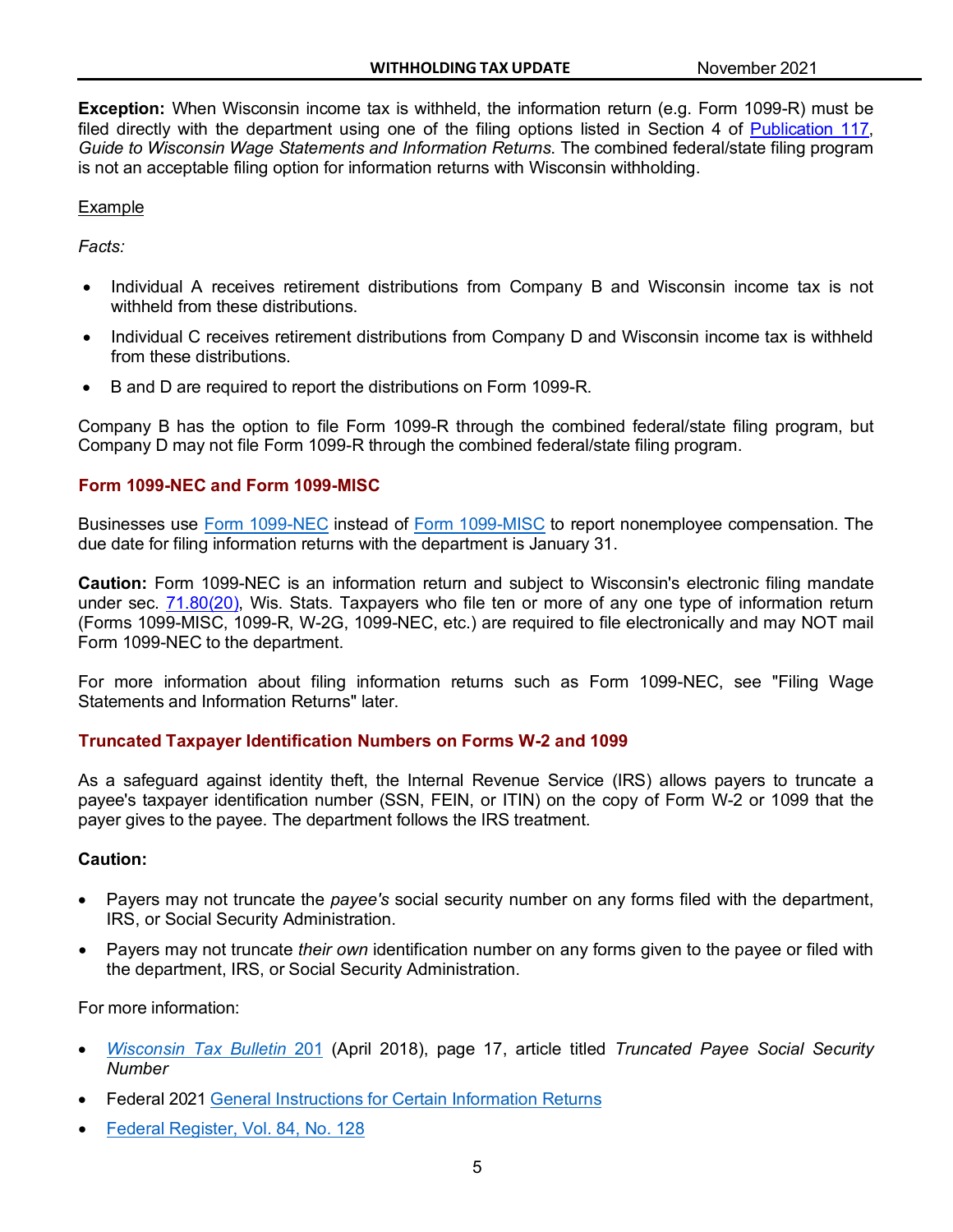# <span id="page-5-0"></span>**Withholding Deposit Reports (Form WT-6) and Annual Reconciliation (Form WT-7)**

Employers filing withholding deposit reports (WT-6s) quarterly, monthly, or semi-monthly cannot submit an annual reconciliation of Wisconsin tax withheld (WT-7) until all withholding deposit reports have been filed.

The filer will get a rejection or error message if:

- The total withholding tax reported on the annual reconciliation is more than the total tax reported on the withholding deposit reports, or
- One or more withholding deposits have not been filed. Withholding deposits can be in pending status with a future payment date.

This requirement reduces the number of penalties imposed on the annual reconciliation and reduces appeals. See *Wisconsin [Tax Bulletin](https://www.revenue.wi.gov/WisconsinTaxBulletin/203-10-18-WTB.pdf)* 203 (October 2018).

# <span id="page-5-1"></span>**Electronic Filing Mandate – Forms WT-6 and WT-7**

Withholding deposit reports (WT-6s) and annual reconciliation returns (WT-7s) are required to be filed electronically using an approved submission method, unless a waiver is approved by the department. Failure to file electronically may result in rejection of your WT-6 or WT-7, potentially resulting in penalties and/or interest. Electronic filing options include:

| <b>Withholding Deposit Reports</b><br>$(WT-6s)$          | <b>Annual Reconciliation</b><br><b>Returns (Form WT-7s)</b> |  |  |  |
|----------------------------------------------------------|-------------------------------------------------------------|--|--|--|
| <b>My Tax Account</b>                                    |                                                             |  |  |  |
|                                                          | TeleFile - call 608-261-5340 or 414-227-3895                |  |  |  |
| <b>E-File Transmission</b>                               | <b>E-File Transmission</b>                                  |  |  |  |
| ACH Credit - through your<br>financial institution       |                                                             |  |  |  |
| <b>Credit Card</b><br>1-800-272-9829<br>use code $5800#$ |                                                             |  |  |  |

#### **Notes:**

- If your filing frequency is annual, you are not required to file deposit reports (WT-6s). Each year in November the department evaluates your WT-6 deposits from the last year and determines whether to change your filing frequency. If your filing frequency changes, you are notified in writing, and a copy of your letter is available in My Tax Account.
- When completing your annual reconciliation return, include the following in the counts and amounts:
	- $\circ$  All W-2s reportable to Wisconsin. This includes paper W-2s with "WI" in box 15 and electronically filed W-2s with "55" in the state code field.
	- o Only information returns with Wisconsin withholding (e.g., 1099-R, 1099-MISC, 1099-NEC, W-2G).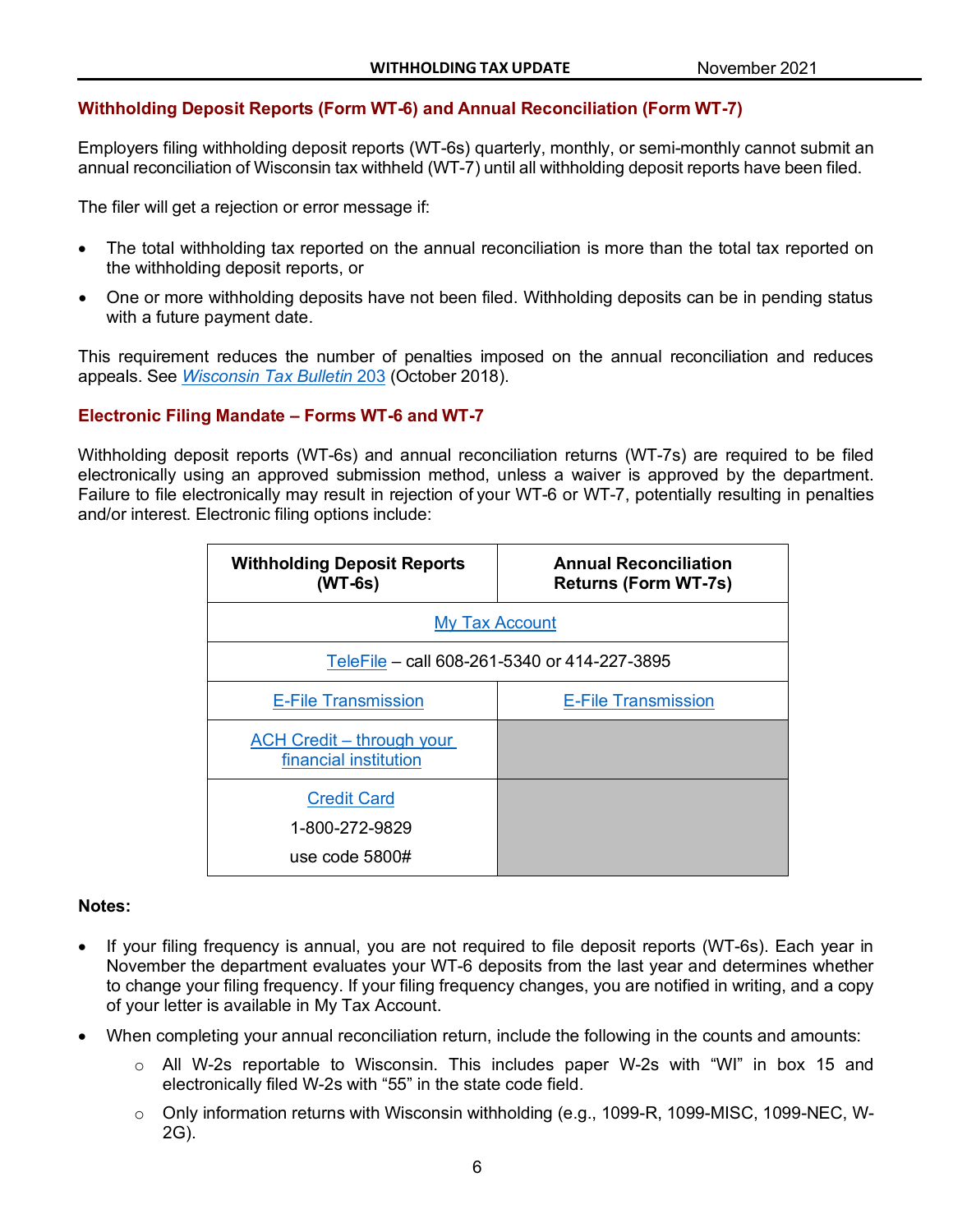• For tax year 2021, the annual reconciliation return (WT-7) must be filed by January 31, 2022. However,if you close your withholding account before December 31, the reconciliation, wage statements, and information returns with Wisconsin withholding are due within 30 days of the account cease date.

# <span id="page-6-0"></span>**Form WT-7 – Filing an Amended Annual Reconciliation**

An amended annual reconciliation (WT-7) must be filed if an error was made on the original return. If amending the return to correct withholding amounts reported, corrected wage statements and information returns must accompany the amended return. The WT-7 will be rejected if you fail to provide the correct wage statements and information returns. Do not resend previously submitted wage statements and information returns that do not have corrections to withholding. Be sure to furnish corrected copies of the wage statements and information to the employees and individuals involved and advise them to file the corrected copies with their income tax returns.

#### <span id="page-6-1"></span>**Form WT-7 – Reporting by Financial Institutions and Insurance Agencies**

All banks, credit unions, insurance agencies and other employers who withhold Wisconsin income tax from employee wages, retirement accounts, interest and dividends, or have a third party withhold on their behalf, must report the total amount withheld from all sources on the annual reconciliation (WT-7). Information returns (1099-DIV, 1099-INT, etc.) with Wisconsin withholding must also be reported on the WT-7.

#### <span id="page-6-2"></span>**Filing Wage Statements and Information Returns**

#### **Verify that the Information You File Is Accurate**

In a continued effort to fight fraud, the department wants to ensure the information you file matches the information reported by the payee. Review and follow the requirements in this publication to submit wage statements (Forms W-2) and information returns (Forms W-2G, 1099-MISC, 1099-R, 1099-NEC, etc.) for payments made in 2021.

Before filing, verify the payer's 15-digit withholding tax number, federal employer identification number and legal name using our [account look-up.](https://tap.revenue.wi.gov/wtn/_/) The department offers preparers the opportunity to verify certain client-related data via an online [data exchange program.](https://www.revenue.wi.gov/Pages/HTML/dataexchange.aspx) Payroll providers can use the withholding data exchange to inform the department of a new client and verify withholding tax account numbers and filing frequency information, including new filing frequency data for the upcoming year. Files are acted on as received. Results are returned the next business day.

Wage or information returns with incomplete or incorrect information will be rejected. Rejected returns must be corrected and resubmitted. Incorrect or incomplete returns filed on paper will not be returned. A letter will be sent asking for correction and resubmission of the corrected forms.

#### **When and Where to File**

For tax year 2021, wage statements and information returns must be filed with the department by January 31, 2022. If you file 10 or more wage statements or 10 or more of any one type of information return, you must file electronically. If you use payroll software to prepare your wage statements or information returns, your software may allow you to submit your wage statements and information returns electronically.

Wisconsin Department of Revenue electronic filing options include:

- Key Forms W-2, 1099-MISC, 1099-NEC, and 1099-R in My Tax Account when filing the annual reconciliation (WT-7).
- Key Forms W-2, 1099-MISC, 1099-NEC, and 1099-R in My Tax Account at any time during the year.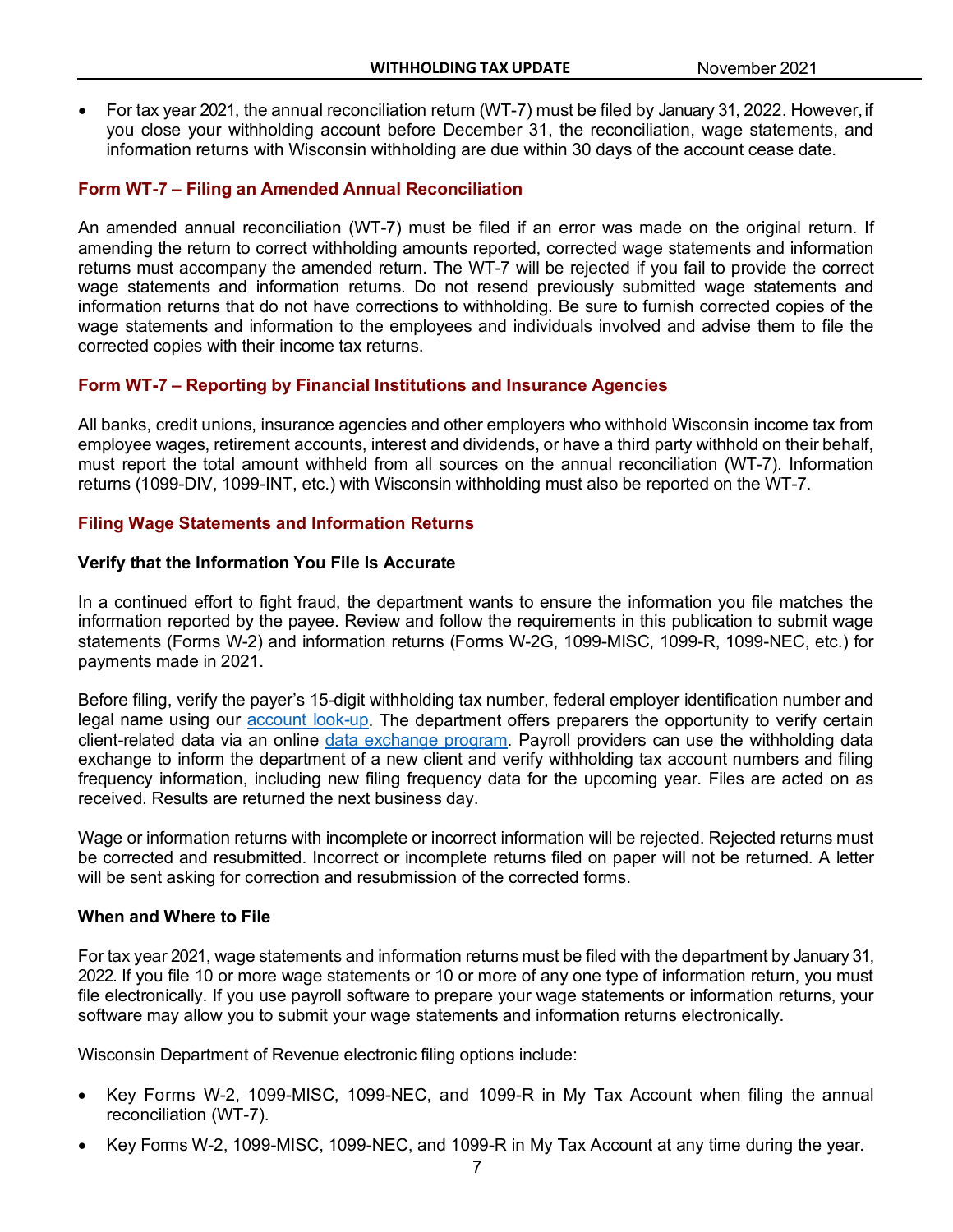Log into My Tax Account and select "Enter W-2/1099 Information."

This application makes it easy to submit information returns omitted from previous submissions. It also provides a user-friendly option for those that don't have active withholding accounts but have a need to submit W-2s or 1099s.

- [Submit an EFW2 file](https://www.revenue.wi.gov/Pages/OnlineServices/w-2.aspx) (for Form W-2) through the department's website.
- [Submit an IRS formatted file](https://www.revenue.wi.gov/Pages/OnlineServices/w-2.aspx) (for Forms 1099-MISC, 1099-NEC, 1099-R, and W-2G) through the department's website.

**Note:** The Wisconsin Department of Revenue does not accept W-2 pdf files for electronic filing. This method is no longer supported due to the low volume of files received.

If you file fewer than 10 wage statements or fewer than 10 information returns, we encourage you to file electronically. Otherwise, mail these statements and returns to Wisconsin Department of Revenue, PO Box 8920, Madison, WI 53708-8920.

# **Penalties for Filing Late or Failing to File Electronically**

Failure to file wage statements and information returns by the due date, including any extension, or filing an incorrect or incomplete return, will result in a penalty of \$10 for each statement or return.

Failure to file 10 or more wage statements or information returns electronically will result in a penalty of \$10 for each statement or return filed by paper.

An appeal of a penalty must be received within 60 days of the penalty notification. Missing wage statements and information returns must be submitted with an appeal for a failure to file penalty.

**Note:** The department may not issue a refund to an employed individual before March 1, unless the individual and individual's employer have filed all required returns and forms.

# **Reporting Requirements**

Review and follow the reporting requirements below to submit wage statements and information returns.

| Wage Statement and Information Return Reporting Requirements                                                                                                                                               |                                                                                                                                                                                   |                                                                                                                                                                                                       |                                                                                                                                                                                                       |  |  |  |
|------------------------------------------------------------------------------------------------------------------------------------------------------------------------------------------------------------|-----------------------------------------------------------------------------------------------------------------------------------------------------------------------------------|-------------------------------------------------------------------------------------------------------------------------------------------------------------------------------------------------------|-------------------------------------------------------------------------------------------------------------------------------------------------------------------------------------------------------|--|--|--|
| <b>Required information</b>                                                                                                                                                                                | Send information                                                                                                                                                                  | <b>Required format for paper</b><br>filers                                                                                                                                                            | Do not send                                                                                                                                                                                           |  |  |  |
| • 15-digit Wisconsin<br>withholding tax number.<br>Those who did not<br>withhold, are not<br>required to withhold and<br>never held a Wisconsin<br>withholding tax number,<br>must use<br>036888888888801. | <b>Electronic</b><br>• If you file 10 or more<br>wage statements or<br>information returns, you<br>must file them<br>electronically. See<br>Publication 117 for "How<br>to File." | • Data must be in similar<br>location of federal form<br>on IRS website<br>• Must be in form format.<br>We will not accept text<br>lists.<br>• No more than four<br>statements or returns<br>per page | $\bullet$ 1096-federal<br>transmittal form<br>• 1099-DIV or 1099-INT if<br>no Wisconsin<br>withholding (do not<br>include on WT-7)<br>• CDs, magnetic tapes or<br><b>PDF</b> files<br>• Carbon copies |  |  |  |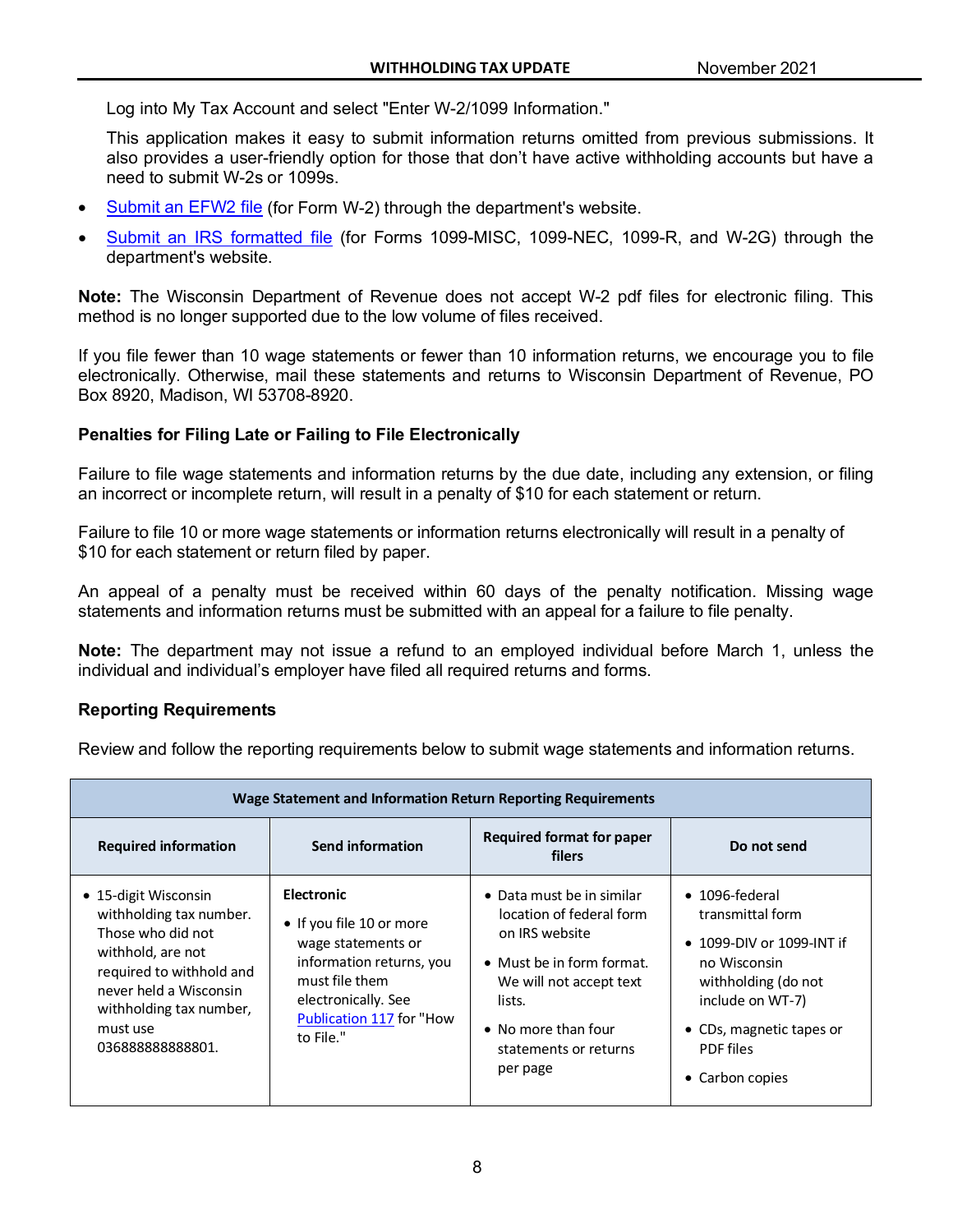| Wage Statement and Information Return Reporting Requirements (cont.)                                                                                                                                                                                                                                                                                                                                                                                                                        |                                                                                                                                                                                                                                                                        |                                                                                                                                                                                                               |                                                                                                                                                                                                                             |  |  |  |  |
|---------------------------------------------------------------------------------------------------------------------------------------------------------------------------------------------------------------------------------------------------------------------------------------------------------------------------------------------------------------------------------------------------------------------------------------------------------------------------------------------|------------------------------------------------------------------------------------------------------------------------------------------------------------------------------------------------------------------------------------------------------------------------|---------------------------------------------------------------------------------------------------------------------------------------------------------------------------------------------------------------|-----------------------------------------------------------------------------------------------------------------------------------------------------------------------------------------------------------------------------|--|--|--|--|
| <b>Required information</b>                                                                                                                                                                                                                                                                                                                                                                                                                                                                 | <b>Send information</b>                                                                                                                                                                                                                                                | <b>Required format for paper</b><br>filers                                                                                                                                                                    | Do not send                                                                                                                                                                                                                 |  |  |  |  |
| • Nine-digit federal<br>employer identification<br>number (FEIN)<br>• Legal name must match<br>numbers above<br>• Nine-digit payee tax<br>identification number<br>• Wisconsin as top state (if<br>possible)<br><b>Before Filing</b><br>• Register, if required, or<br>make any name changes<br>• Verify the first three<br>items above using the<br>account look-up in My<br><b>Tax Account</b><br>• Preparers can use our<br>withholding data<br>exchange to verify client<br>information | Paper<br>• If you file fewer than 10,<br>we encourage you to file<br>electronically.<br>Otherwise, mail them to<br>the following address:<br><b>Wisconsin Department</b><br>of Revenue<br>PO Box 8920<br>Madison, WI 53708-8920<br>Do not send to any other<br>address | • Page no larger than<br>$8.5''$ x 11"<br>• Page no smaller than<br>2.75" high or 4.25"<br>wide<br>• Send only one<br>statement or return per<br>employee/payee (no<br>duplicates)<br>• Use blue or black ink | • Correspondence<br>• Duplicate W-2s with no<br>change (if change<br>made, file W-2c only)<br>• Duplicate WT-7<br>• Old version WT-7 if<br>paper filing<br>• W-2s or 1099s with no<br>Wisconsin connection<br>$\bullet$ WT2 |  |  |  |  |

For more information on filing requirements, see [Publication](https://www.revenue.wi.gov/DOR%20Publications/pb117.PDF) 117.

# <span id="page-8-0"></span>**Filing Extensions – Form WT-7, Wage Statements, and Information Returns**

You may request an extension of 30 days for filing the annual reconciliation (WT-7). If an extension is granted for the WT-7, it also applies to corresponding wage statements and information returns. You may request a 30-day extension for filing W-2s and/or 1099s with the department, if no WT-7 extension is needed. There is no extension of time for filing W-2Gs.

Due dates for the following cannot be extended:

- Furnishing wage statements to employees
- Furnishing information returns to recipients

Extension requests must be received by the original due date using one of the following:

- Complete the *Request Extension to File* in [My Tax Account](https://tap.revenue.wi.gov/mta/)
- Email [DORTOBWithholdingProcess@wisconsin.gov](mailto:DORTOBWithholdingProcess@wisconsin.gov)
- Write to Mail Stop 3-80, Wisconsin Department of Revenue, Tax Operations Business, PO Box 8902, Madison, WI 53708-8902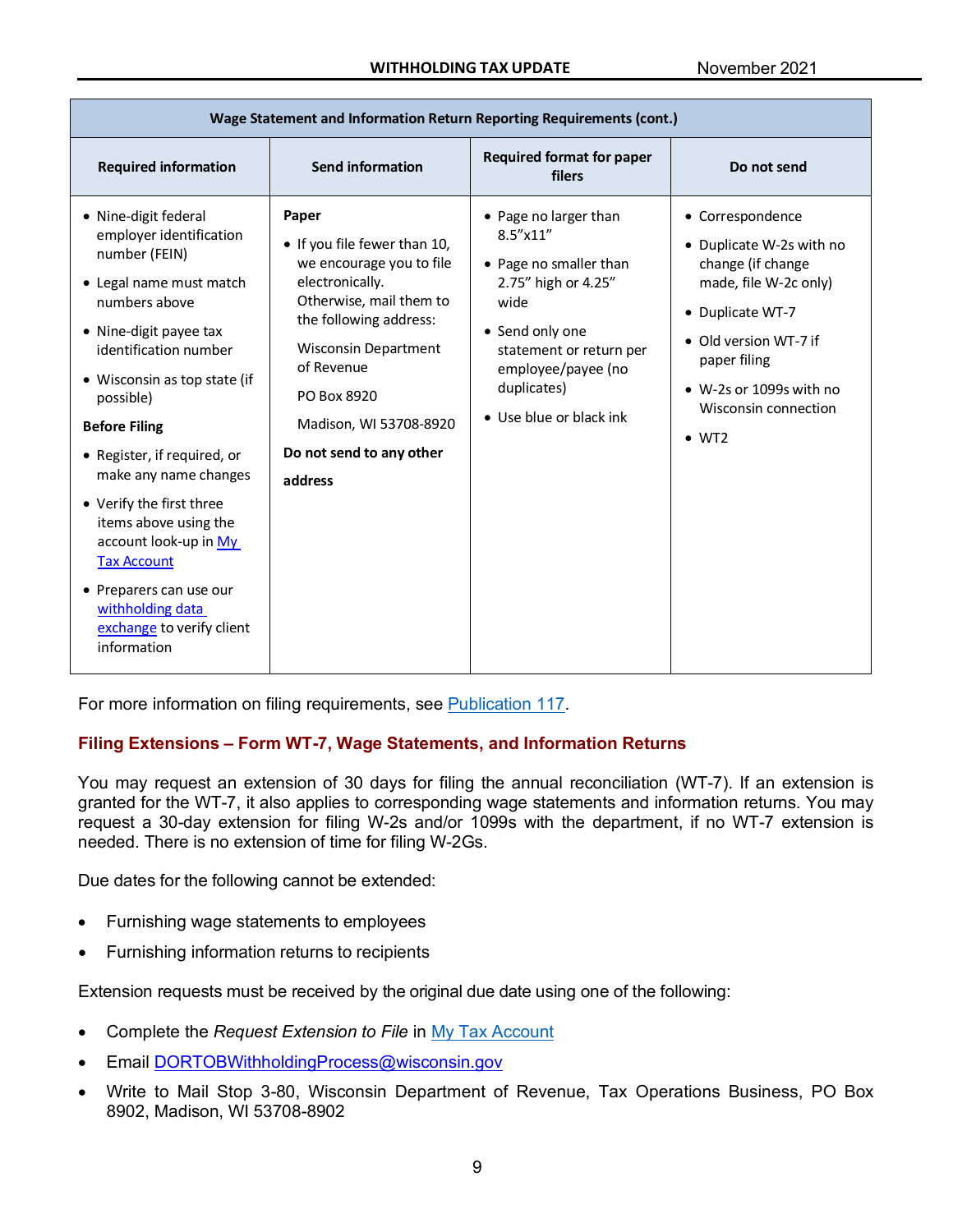# <span id="page-9-0"></span>**Transportation Fringe Benefits for 2020, 2021, and 2022**

The value of certain transportation fringe benefits provided by an employer to an employee may be excluded from employee wages.

#### **2020 Treatment**

For federal and Wisconsin purposes, the amount that may be excluded from employee wages for 2020 is limited as follows:

- \$270 per month for qualified parking
- \$270 per month for commuter highway vehicle transportation and transit passes

#### **2021 Treatment**

For federal and Wisconsin purposes, the amount that may be excluded from employee wages for 2021 is limited as follow:

- \$270 per month for qualified parking
- \$270 per month for commuter highway vehicle transportation and transit passes

#### **2022 Treatment**

Updated amounts that may be excluded for 2022 are not yet available. After the information is available, the department will provide an article with the updated amounts on the [News for Tax Professionals](https://www.revenue.wi.gov/Pages/TaxPro/news-home.aspx) webpage.

# <span id="page-9-1"></span>**Single-Member LLCs – Are You Registered Correctly?**

A single-member limited liability company (LLC) that is a disregarded entity and has employees is considered an "employer" for purposes of federal withholding taxes. Wisconsin follows this treatment. As an "employer" the single-member LLC must use its name and FEIN to obtain a Wisconsin withholding tax number. To apply for a Wisconsin withholding tax number, visit https://tap.revenue.wi.gov/btr/ / or file Form BTR-101, *Application for Wisconsin Business Tax Registration.*

# <span id="page-9-2"></span>**Employees Claiming More than 10 Exemptions or Complete Exemption from Withholding (Form WT-4)**

Employers must send a copy of the WT-4 to the department when:

- An employee claims more than 10 exemptions for Wisconsin purposes, or
- An employee claims complete exemption from Wisconsin withholding and earns over \$200 a week.

Send to: Wisconsin Department of Revenue, Audit Bureau, PO Box 8906, Madison WI 53708-8906.

If an employee claims complete exemption from Wisconsin withholding tax, a new WT-4 must be filed with the employer annually on or before April 30 of that year. If the employee fails to do so, the employee is considered as claiming zero withholding exemptions.

#### <span id="page-9-3"></span>**Withholding Lock-In Letters**

The department may void a current withholding exemption certificate (Form WT-4) for Wisconsin purposes, if it appears that an employee has filed an incorrect certificate, form, or agreement with an employer. If this occurs, we will send the employer and employee a withholding lock-in letter. A lock-in letter: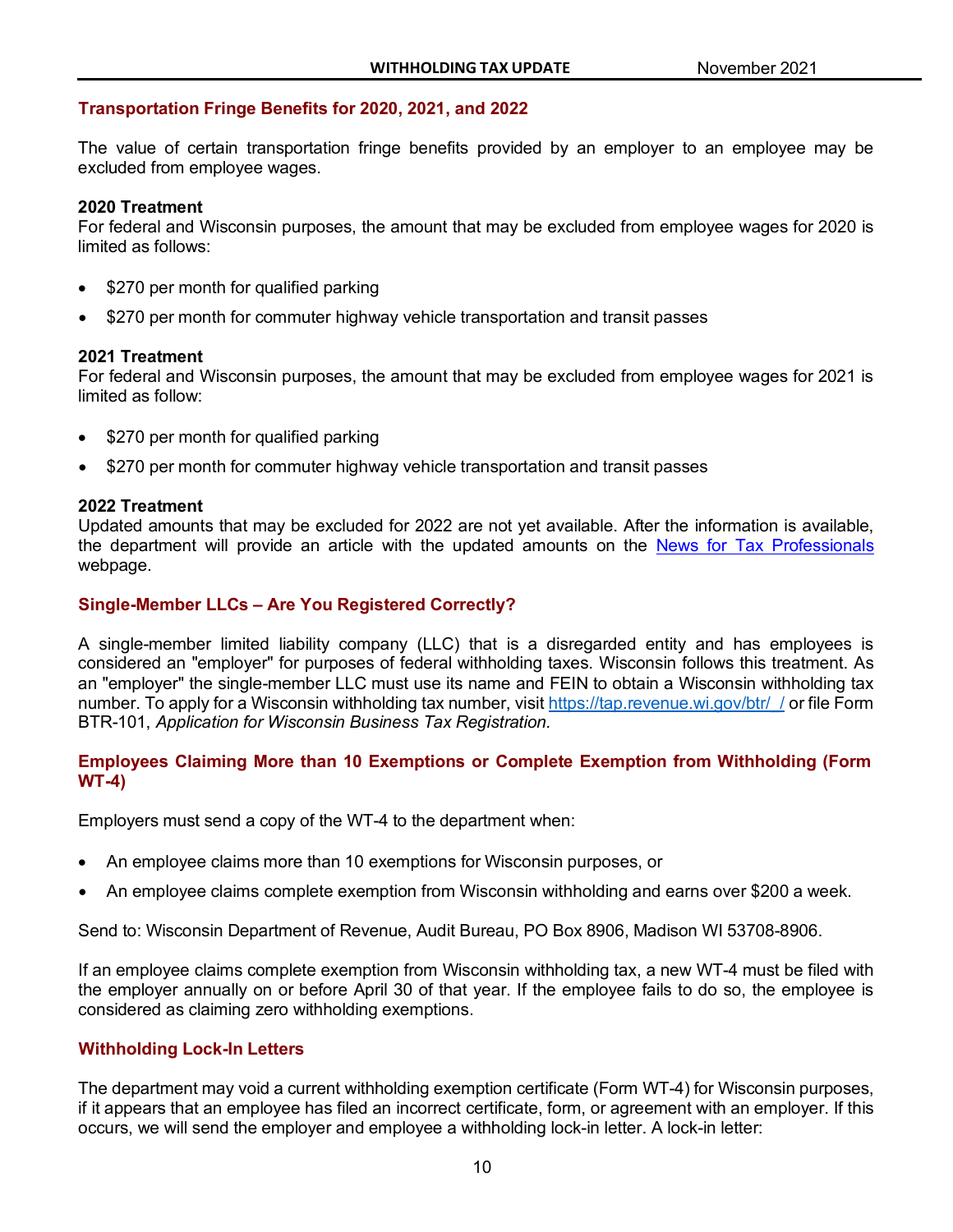- Voids the current certificate in place for the employee
- Mandates the maximum number of exemptions the employee may claim
- Remains in effect indefinitely or until the employer is notified otherwise by the department

The employer must withhold based on the number of exemptions stated in the lock-in letter. Employers failing to honor a withholding lock-in letter may be subject to penalties.

# <span id="page-10-0"></span>**Retirement and Pension Payments Exempt from Income Tax Withholding**

Pension and retirement income are not wages under Wisconsin law. Therefore, withholding is not required on retirement and pension payments. However, the recipient may request that the payer withhold Wisconsin income tax from such payments. The request must be in writing and the amount withheld from each payment must be \$5 or more.

If Wisconsin income tax is not withheld, the recipient may be required to make estimated tax payments. Generally, individuals that expect to pay \$500 or more with their income tax return must make estimated tax payments. Individuals may make estimated payments online at [https://tap.revenue.wi.gov/pay.](https://tap.revenue.wi.gov/pay)

See [Publication](http://www.revenue.wi.gov/pubs/pb126.pdf) 126, *How Your Retirement Benefits Are Taxed,* for additional information.

# <span id="page-10-1"></span>**Reporting Nonresident Entertainer Withholding on Income/Franchise Tax Returns**

A nonresident entertainer is a nonresident person (a person who is not a legal resident of Wisconsin) or a foreign corporation, partnership, or other type of entity, not regularly engaged in business in Wisconsin who furnishes amusement, entertainment, public speaking services, or performs in sporting events in Wisconsin for consideration. Performance venues or employers of the nonresident entertainer must withhold tax of 6% from the total contract price, unless an exception applies.

When the nonresident entertainer files its income or franchise tax return, the amount withheld on behalf of the entertainer should be reported as withholding on the return. If the withholding is incorrectly reported as an estimated payment, the return processing may be delayed.

For more information regarding nonresident entertainers, see the following resources:

- [Nonresident Entertainers Common Questions](https://www.revenue.wi.gov/Pages/FAQS/ise-nonresent.aspx)
- [Form WT-11 Instructions](https://www.revenue.wi.gov/Pages/Form/with-home.aspx)
- [Form WT-12 Instructions](https://www.revenue.wi.gov/Pages/Form/with-home.aspx)
- [Publication 508,](https://www.revenue.wi.gov/Pages/HTML/taxpubs.aspx) *Nonresident Entertainers*

# <span id="page-10-2"></span>**My Tax Account New User Webinars**

The department offers a My Tax Account webinar for new users the second Tuesday of even numbered months. The next new user webinar is scheduled for December 14, 2021, 9:30 am to 10:30 am (CST). The webinar covers topics including My Tax Account's two-step login process, filing and paying sales & use tax, and filing and paying withholding tax.

To register for this webinar, visit the department's [training page.](https://www.revenue.wi.gov/Pages/Training/Home.aspx)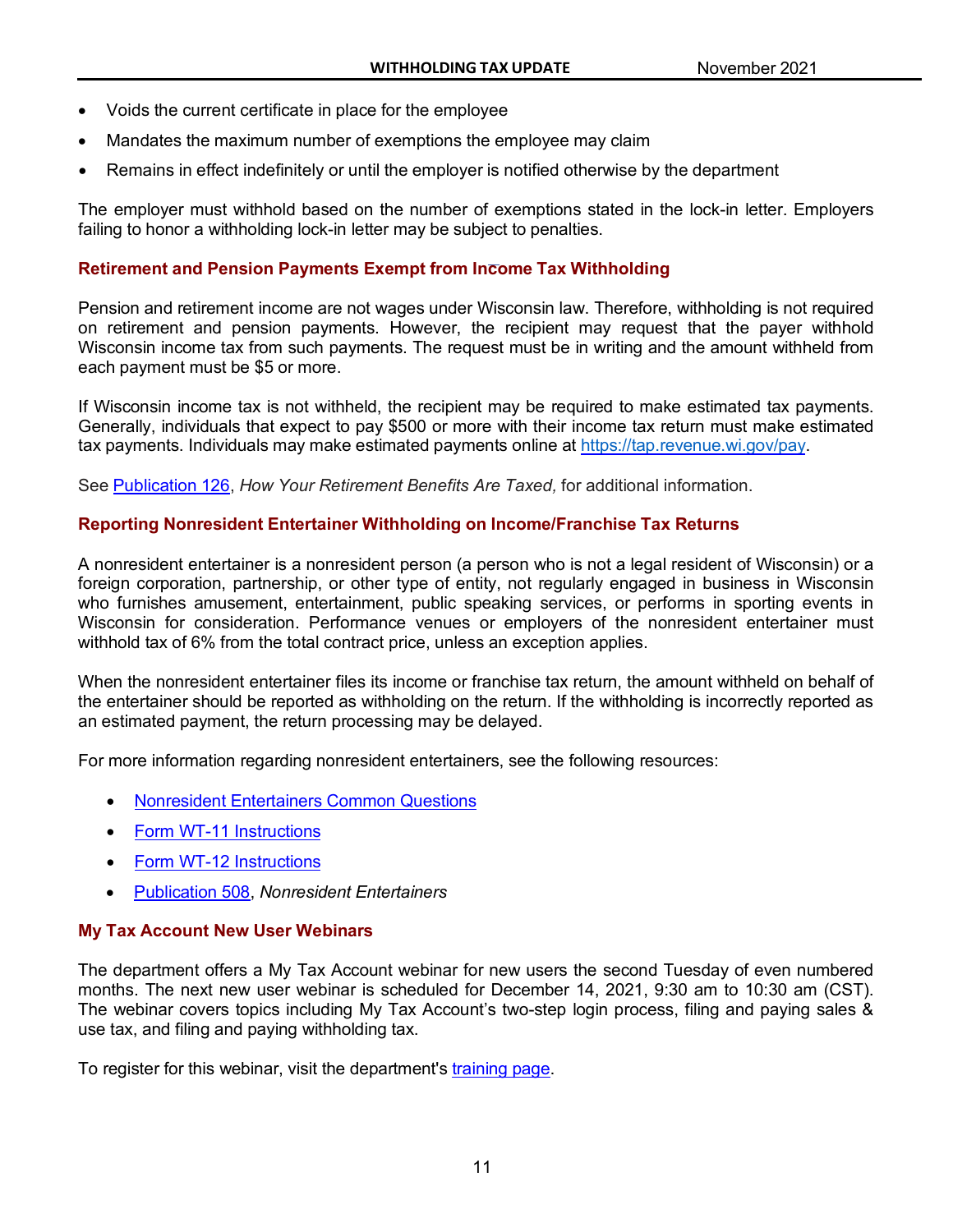# <span id="page-11-0"></span>**My Tax Account Refresher Webinars**

The department will offer My Tax Account Refresher webinars on January 11, January 13, January 19, and January 20, 2022 (the same information is provided in each webinar).

These webinars cover a variety of topics, including:

- Filing and paying withholding tax (WT-6 and WT-7)
- Submitting wage statements and information returns (W-2s, 1099-Rs, 1099-MISCs & 1099-NECs)
- Printing seller's permits and business tax registration certificates
- Updating profile information (bank and contact information)
- Submitting appeals
- Requesting extensions to file

To register for this webinar, visit the department's [training page.](https://www.revenue.wi.gov/Pages/Training/Home.aspx)

# <span id="page-11-1"></span>**Withholding Tax Webinars for Employers**

The department will offer Withholding Tax webinars on November 9, 2021, December 15, 2021, and January 12, 2022 (the same information is provided in each webinar).

These webinars cover a variety of topics, including:

- Employer responsibilities and filing frequency information
- How to file withholding and information returns (WT-6, WT-7, W-2s, and 1099s)
- My Tax Account overview for withholding tax includes filing tips for new version of My Tax Account
- Tips for avoiding penalties and interest
- Employer requirements for closing accounts

To register for this webinar, visit the department's [training page.](https://www.revenue.wi.gov/Pages/Training/Home.aspx)

# <span id="page-11-2"></span>**Withholding Tax Electronic Mailing List**

Subscribe to the department's withholding tax electronic mailing list to receive withholding tax related communications at [revenue.wi.gov/html/lists.html.](https://www.revenue.wi.gov/Pages/HTML/lists.aspx)

# <span id="page-11-3"></span>**Employer's Responsibility for Unclaimed Property**

Any business that has possession of unclaimed property is required to report and turn over that property to the Department of Revenue. This includes wages, such as uncashed payroll checks. Wages that are unclaimed must be turned over after one year. For more information about what is unclaimed property and how to report it, please see the Unclaimed Property Holder [Report Guide.](https://www.revenue.wi.gov/DOR%20Publications/pb82.pdf)